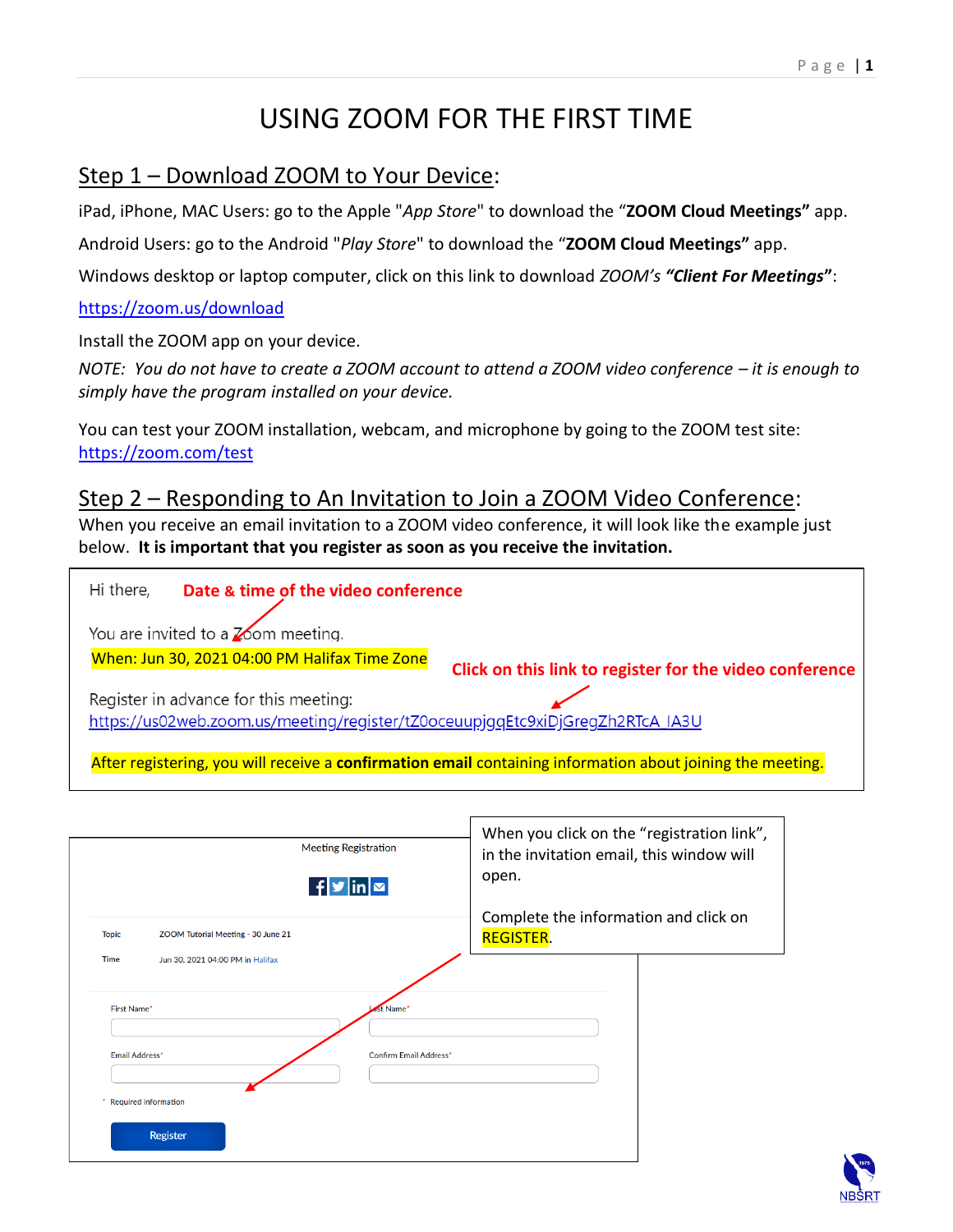## Step 3 – Joining a ZOOM Video Conference:

The "confirmation email" mentioned in Step 2 will be emailed to you as soon as you register for the video conference. It is shown in the next image below.

**On the date and time of the video conference**, you click on the link contained in the confirmation email to join the meeting. The passcode *(password)* is also included – you should write it down in case you are required to use it during the join-up.

Plan to join the video conference about 5-10 minutes before the actual start time to give yourself enough time to solve any join-up problems that may occur.

You will be placed in a "*Waiting Room*" until the host/moderator admits you to the meeting.



#### Step 4 – Launching the Meeting:





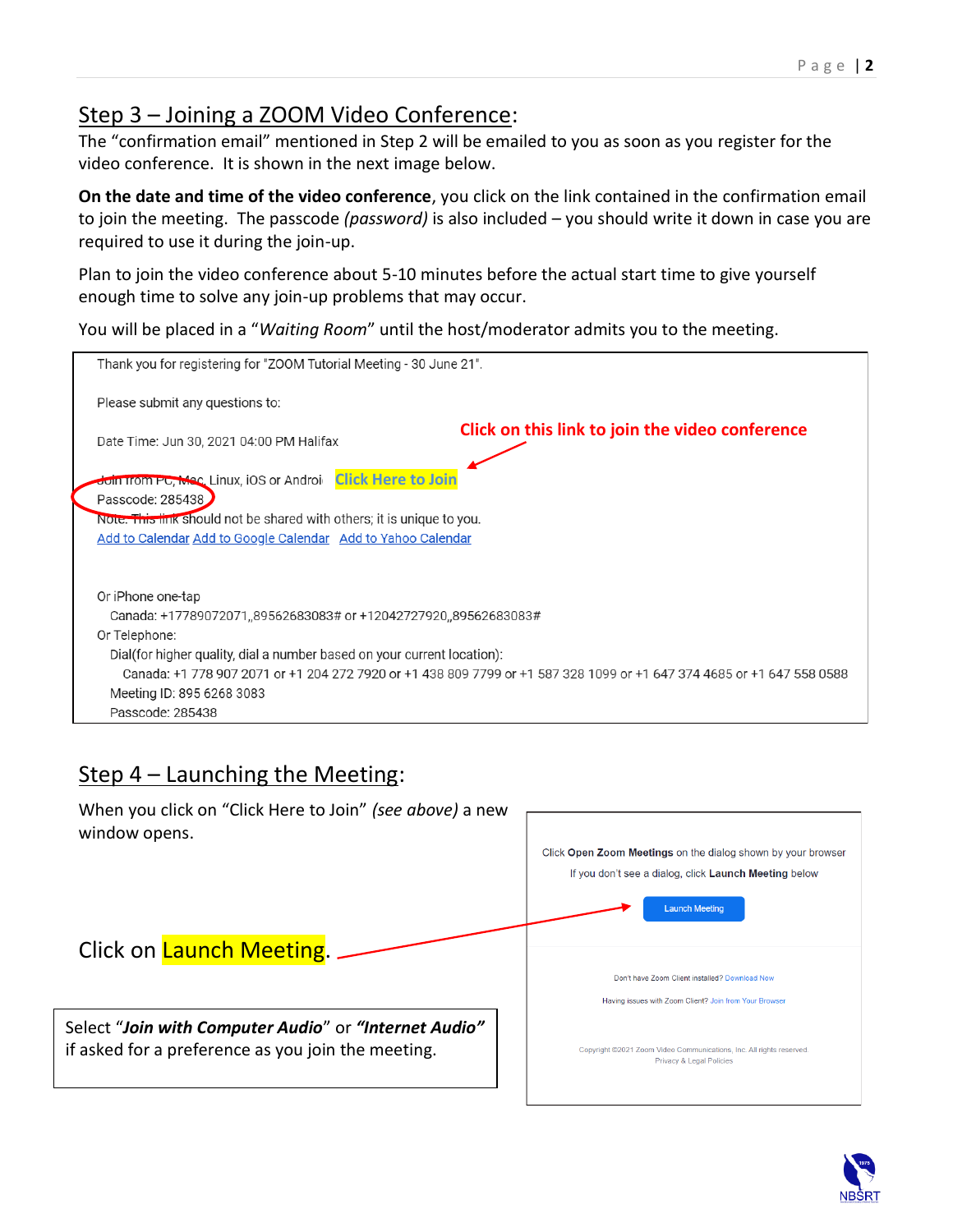### Step 5 – Joining a ZOOM Video Conference:



Not everyone's screen display looks the same during a ZOOM video conference – it depends on which device is being used. This can lead to some confusion for folks who are new to using ZOOM when trying to find/use the ZOOM controls. If you see some of the control icons but not one that may be mentioned during the meeting, click on the **MORE …** button to see additional choices.

The graphics on the next page shows how the ZOOM screen is displayed on two popular devices – the more familiar **desktop/laptop display**, and the increasingly popular **iPad display**.

NOTE: if you are using an iPad or an iPhone, be sure to turn the screen 90**<sup>0</sup>** (sideways) to get the maximum display area.







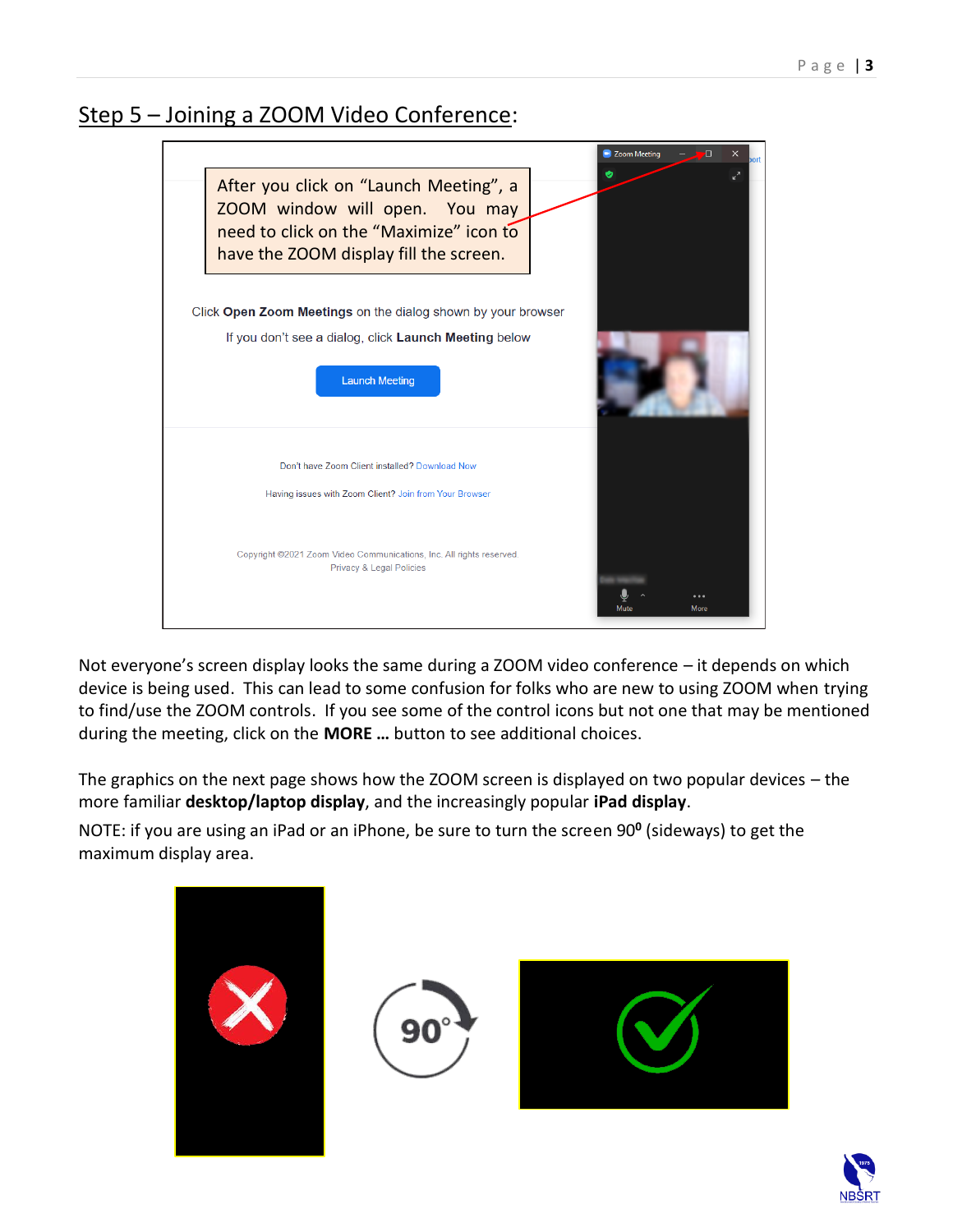

**iPad Display** 

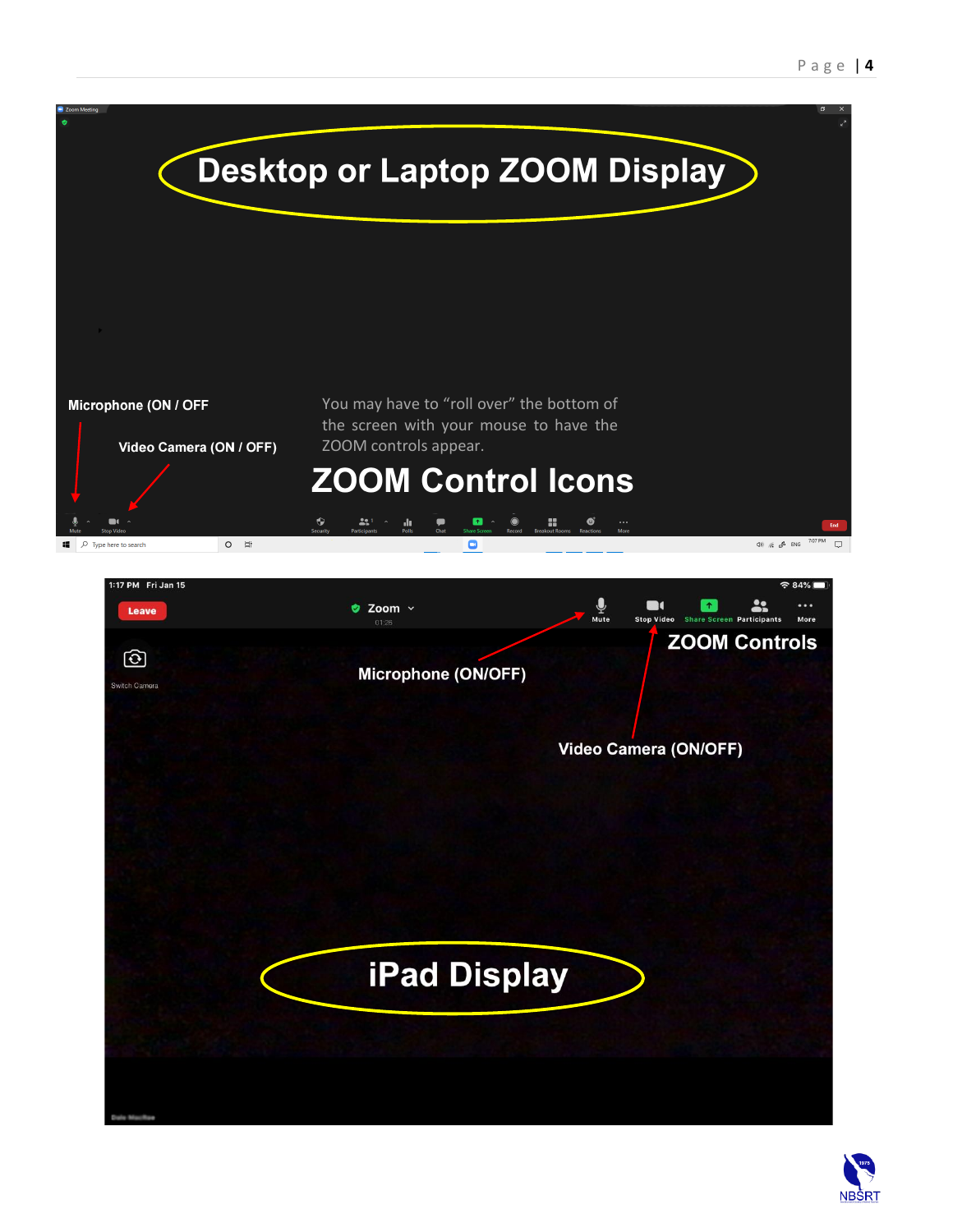## Step 6 – Configure the Microphone and Camera:

To see and be seen during a video conference, your web cam must be turned "on" and unobstructed. Laptops, iPads, and iPhones have built-in webcams and activate automatically, however, most desktops require an external webcam that must be installed and connected to the computer. In all cases, make sure nothing is in front of the camera lens during the video conference.

To be heard by others in the meeting, you must use a microphone. iPads and iPhones have a built-in microphone, and some laptops do as well. You will need an external microphone for a desktop computer. It is important to realize that **every microphone is EXTREMELY sensitive** and picks up background noises (dogs, children, spouses, dishwashers, etc) that can interfere with the video conference – and can be embarrassing as well.

**It is a good idea to have your microphone "MUTED" when you are not speaking to the meeting, especially when you must step away from the camera to answer the door or deal with some household/office issue. Background noise can disrupt the meeting for others.**



Both the microphone …

and the camera are "ON".



The microphone is MUTED … and the camera is "ON".

NOTE: Your microphone will probably be "*muted*" when you join a meeting to cut down on join-up background noise. It can be "*unmuted*" by clicking on the microphone icon if you wish to speak during the meeting.



The microphone is MUTED …

and the camera is "OFF"